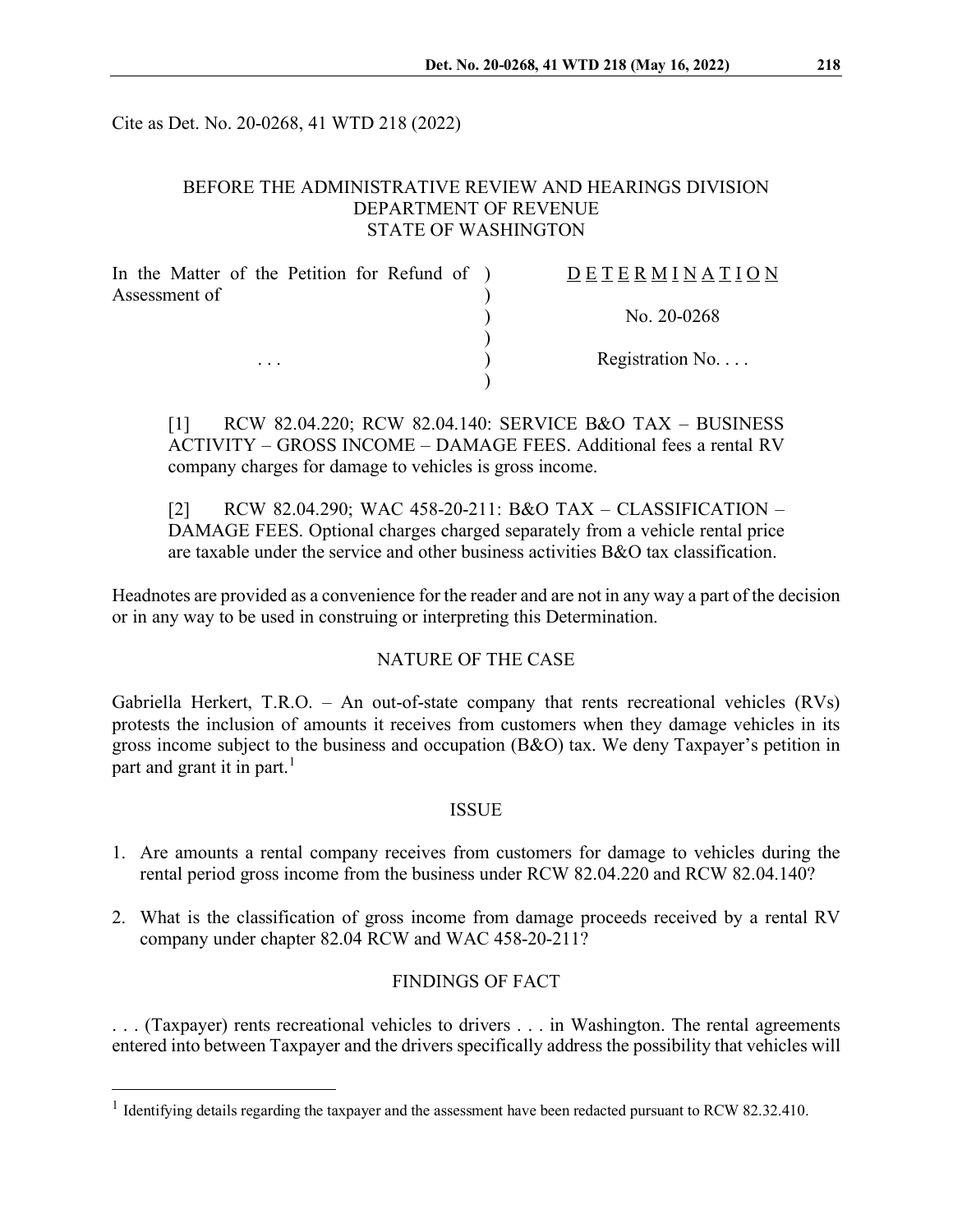be returned subject to excessive wear and tear or damage. The rental agreements state that Taxpayer reserves the right to require additional payment upon return of the vehicles due to those damages. Taxpayer routinely charges drivers for damage to the rental vehicles.

The Department of Revenue's (Department) Audit Division (Audit) reviewed Taxpayer's books and records for January 1, 2015, through September 30, 2018. During that period, Taxpayer charged . . . separate renters a total of \$ . . . for damage to vehicles. Audit determined that Taxpayer did not include amounts received from drivers for damage to vehicles in its measure of gross income. Audit further determined that the classification of income from the same amounts was retailing income. Audit imposed B&O tax on the underreported amount resulting in approximately \$ . . .<sup>[2](#page-1-0)</sup> in retailing B&O tax and retail sales tax.<sup>[3](#page-1-1)</sup> Taxpayer paid the entire assessment . . . .

Taxpayer timely requested review. Taxpayer limited its request for review to the taxability of the damage payments.

#### ANALYSIS

Washington imposes a retail sales tax on each retail sale in this state. RCW 82.08.020. The rental of motor vehicles is considered a retail sale. RCW 82.04.050(4)(a); WAC 458-20-180. An additional retail sales tax is imposed on the rental of cars. RCW 82.08.020(2).

Washington also imposes a B&O tax "for the act or privilege of engaging in business" in this state. RCW 82.04.220. Washington's B&O tax applies to various tax classifications, including making sales at retail pursuant to RCW 82.04.250, making wholesale sales under RCW 82.04.270, and providing services pursuant to RCW 82.04.290. Persons engaged in any business activities that are not specifically included in a tax classification under chapter 82.04 RCW, are taxable under the service and other business activities classification upon gross income from such business. RCW 82.04.290.

According to RCW 82.04.220(1), the B&O tax "is measured by the application of rates against value of products, gross proceeds of sales, or gross income of the business, as the case may be."[4](#page-1-2) In other words, the two elements for determining the amount of B&O tax due are (1) determining the amount of taxable income, and (2) applying the proper B&O tax rate to that amount. We address both of these elements in turn.

Taxpayer disputes only the taxability of amounts paid by its customers for damage caused to RVs during the rental period. First, we consider whether these proceeds constitute part of Taxpayer's taxable income.

<span id="page-1-0"></span><sup>&</sup>lt;sup>2</sup> The assessment . . . was for  $\text{\$} \ldots$  The assessment included  $\text{\$} \ldots$  in Service and Other B&O tax,  $\text{\$} \ldots$  in Retailing B&O,  $\$\ldots\]$  in retail sales tax,  $\$\ldots\]$  in local retail sales tax,  $\$\ldots\]$  in rental car tax,  $\$\ldots\]$  in motor vehicle sales tax,  $\$\ldots\]$ . . in use/deferred sales tax and \$ . . . in local use/deferred sales tax.

<span id="page-1-1"></span><sup>&</sup>lt;sup>3</sup> There were other issues in the assessment that Taxpayer does not dispute here.

<span id="page-1-2"></span><sup>4</sup> The specific term used to describe the amount depends on the specific classification of the business activity at issue. For instance, manufacturing B&O tax is measured by "the value of products," (RCW 82.04.240), retailing and wholesaling B&O tax are measured by "gross proceeds of sales," (RCW 82.04.250; RCW 82.04.270), and service and other activities B&O tax is measured by "gross income of the business," (RCW 82.04.290(2)). For convenience, we use the general term "gross income" to describe Taxpayer's reportable income.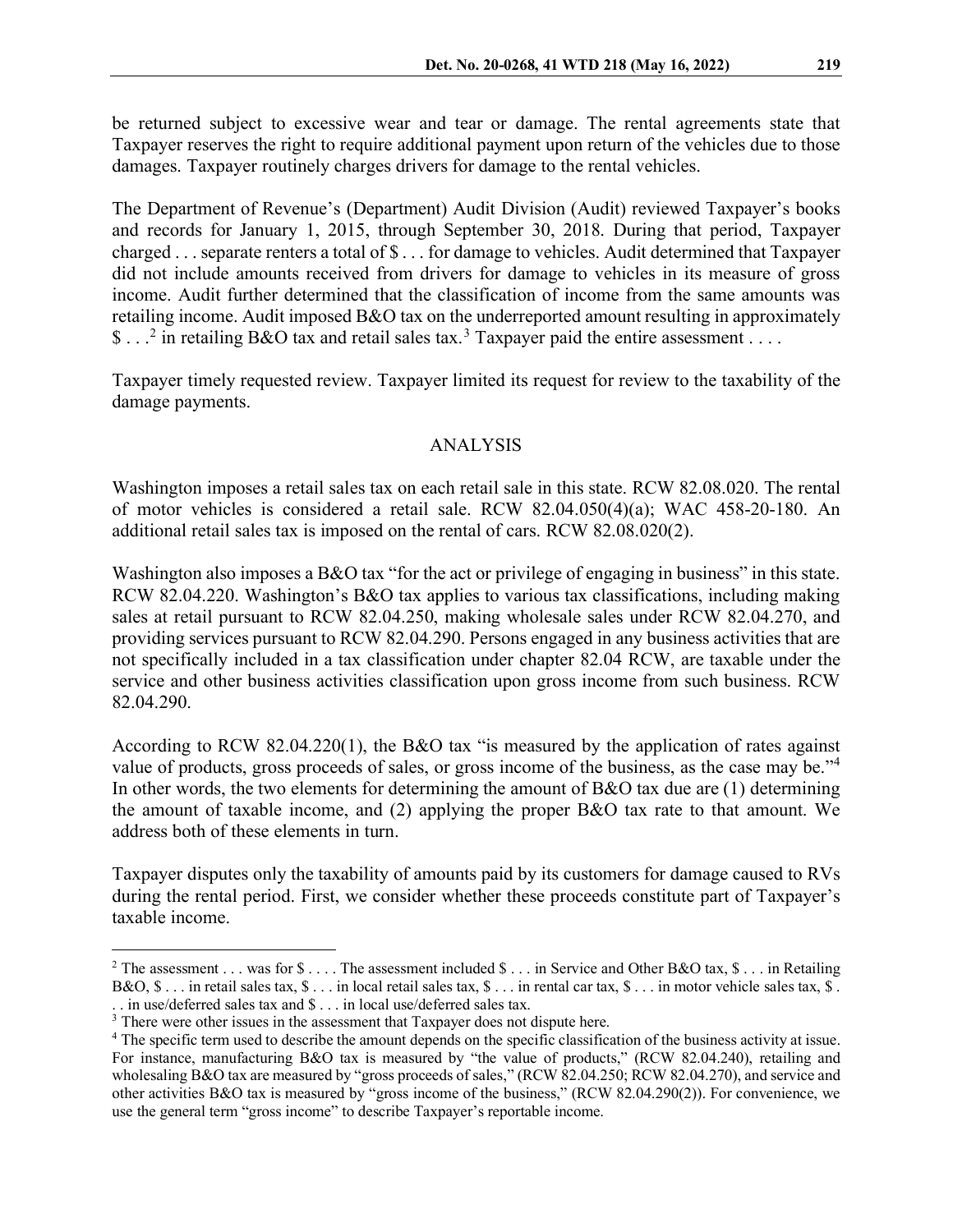The B&O tax is a "gross receipts tax," meaning that it applies to all value proceeding or accruing to the company, and not only to its profit margins. *See Lamtec Corp. v. Dep't of Revenue*, 170 Wn.2d 838, 843, 246 P.3d 788, 791 (2011). RCW 82.04.090 defines "value proceeding or accruing" as "the consideration, whether money, credits, rights, or other property expressed in terms of money, actually received or accrued." As such, generally, all gross receipts "actually received" by a business are subject to B&O tax, without any deductions for costs such as labor, materials, taxes, or any other expense. *See* RCW 82.04.070; RCW 82.04.080. This general rule holds true unless the legislature has carved out a specific exclusion or deduction.

Here, the Audit Division found that, during the audit period, Taxpayer had received approximately \$ . . . from customers to pay for the customers' damage to RVs during the rental period. Taxpayer's customers made those payments as required under the rental agreement. Taxpayer did not report this amount as part of its taxable income. The Audit Division, however, concluded that the proceeds were part of Taxpayer's taxable income.

We addressed the taxability of settlement proceeds in Determination No. 13-0269, 33 WTD 144 (2013), which are similar [in some respects] to the proceeds in this case. However, in this case, the proceeds flow from Taxpayer's contract with its renters rather than the settlement of a particular claim against the renter. In [33 WTD 144], we held that settlement proceeds a taxpayer received from its landlord for the landlord breaching the lease terms were not taxable income for the taxpayer. In that decision, we held that "settlements related to a business purpose" are taxable, while "settlements that make an injured party whole," are not taxable. To illustrate the difference, we referred to two earlier determinations. In Determination No. 89-505, 11 WTD 39 (1989), we held that liquidated damages received by a company engaged in the leasing of automobiles paid after early termination of a lease by the lessee were "an integral part of the business of leasing automobiles," and, therefore, were related to that company's business purpose.

By contrast, in Determination No. 98-164, 19 WTD 393 (2000), we held that a public utility's settlement proceeds paid by the state to relocate utility lines for state road construction were "for the purpose of mitigating the damages to the taxpayers' facilities," and, therefore, simply to make the injured taxpayer whole. We concluded in 33 WTD 144 that the settlement proceeds fell in this latter, non-taxable, category since they were not related to Taxpayer's business purpose.

Here, we conclude that the proceeds at issue are taxable. The proceeds were, in essence, compensation to repair . . . rental RVs damaged by drivers that are necessarily related to Taxpayer's business of renting [RVs]. [They are a separate contractual stream of income specified in the rental agreement between Taxpayer and its customers, and the income is not the settlement of a claim outside the contractual business relationship between Taxpayer and its customers.] Thus, the proceeds were clearly and directly related to Taxpayer's ongoing business purpose – to rent recreational vehicles – and were, therefore, taxable income for Taxpayer. We deny Taxpayer's petition [on this issue].

Next, we consider the classification of gross income from damage charges. The charges imposed by the taxpayer for the rental of its cars are properly subject to retailing B&O tax because the renting of tangible personal property is defined as a retail sale. RCW 82.04.050(4). "Renting" is "the act of granting to another the right of possession to and use of tangible personal property for